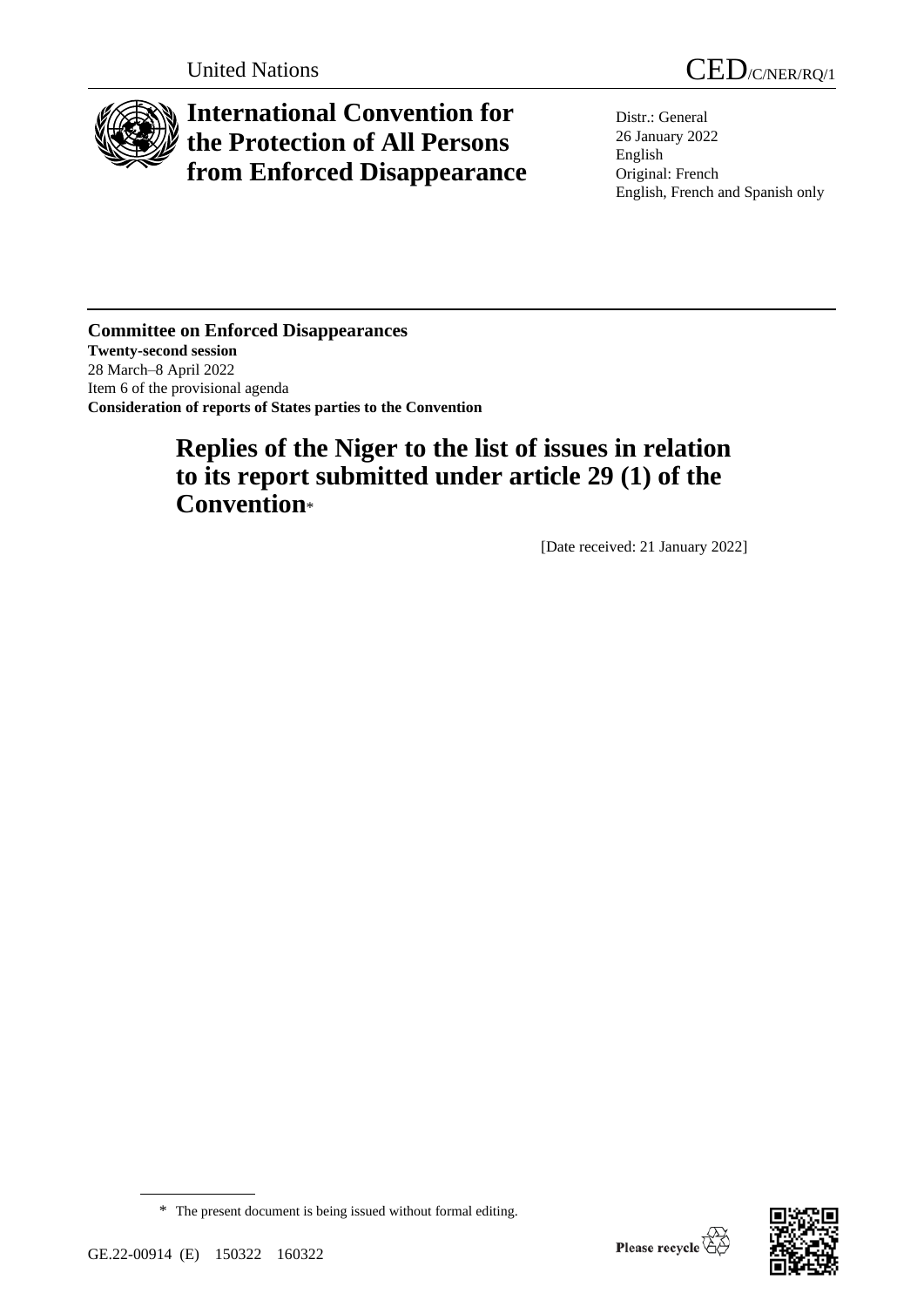# **I. General information**

## **A. Replies to the issues raised in paragraph 1 of the list of issues (CED/C/NER/Q/1)**

1. The Niger has already recognized the relevant bodies' competence to receive individual communications for five other international instruments, namely:

- International Covenant on Civil and Political Rights, by ratification of the first Optional Protocol thereto, on 7 March 1986
- Convention on the Elimination of all Forms of Discrimination Against Women, by ratification of the Optional Protocol thereto, on 30 September 2004
- International Covenant on Economic, Social and Cultural Rights, by ratification of the Optional Protocol thereto, on 7 November 2014
- Convention on the Rights of Persons with Disabilities, by ratification of the Optional Protocol thereto, on 24 June 2008
- Protocol to the African Charter on Human and Peoples' Rights on the Establishment of an African Court on Human and Peoples' Rights, by a declaration under article 34 (6), made on 29 October 2021

2. The procedure for recognition under other conventions to which the Niger is a party of the relevant bodies' competence to receive individual or inter-State communications is ongoing, including consultations with all stakeholders. This applies to the following instruments:

- International Convention on the Elimination of All Forms of Racial Discrimination (art. 14), ratified on 27 April 1967
- International Convention for the Protection of All Persons from Enforced Disappearance (art. 31), ratified on 24 July 2015
- Convention against Torture and Other Cruel, Inhuman or Degrading Treatment or Punishment (art. 21), ratified on 5 October 1998
- Convention on the Rights of the Child, ratified on 30 September 1990

#### **B. Replies to the issues raised in paragraph 2 of the list of issues**

3. As with the Convention against Torture, which has just been incorporated into national law through Acts No. 2020-02 of 6 May 2020 and No. 2020-05 of 11 May 2020, the establishment of a separate criminal offence of enforced disappearance is on the agenda of the recently restructured committee responsible for leading a review of the Criminal Code and the Code of Criminal Procedure. Since the ratification in 2015 of the International Convention for the Protection of All Persons from Enforced Disappearance, although the Convention may be invoked under national laws (Code of Civil Procedure, art. 2; Act No. 2018-37 of 1 June 2018 on the Organization and Jurisdiction of the Courts of the Niger, art. 72), no judicial decision relating to cases of enforced disappearance has yet been recorded. If the Convention is not applied, this is due not only to the fact that judges and other law enforcement personnel are unaware that the Convention exists, but above all because enforced disappearance was unknown in the country before the rise of terrorism.

#### **C. Replies to the issues raised in paragraph 3 of the list of issues**

4. Under Act No. 2012-44 of 24 August 2012 on the composition, organization, responsibilities and functioning of the National Human Rights Commission, the Commission is an independent administrative authority responsible both for protecting and defending human rights (art. 19) and for promoting them (art. 20). In accordance with the responsibilities defined in the Act, the Commission plays a dual role: promoting and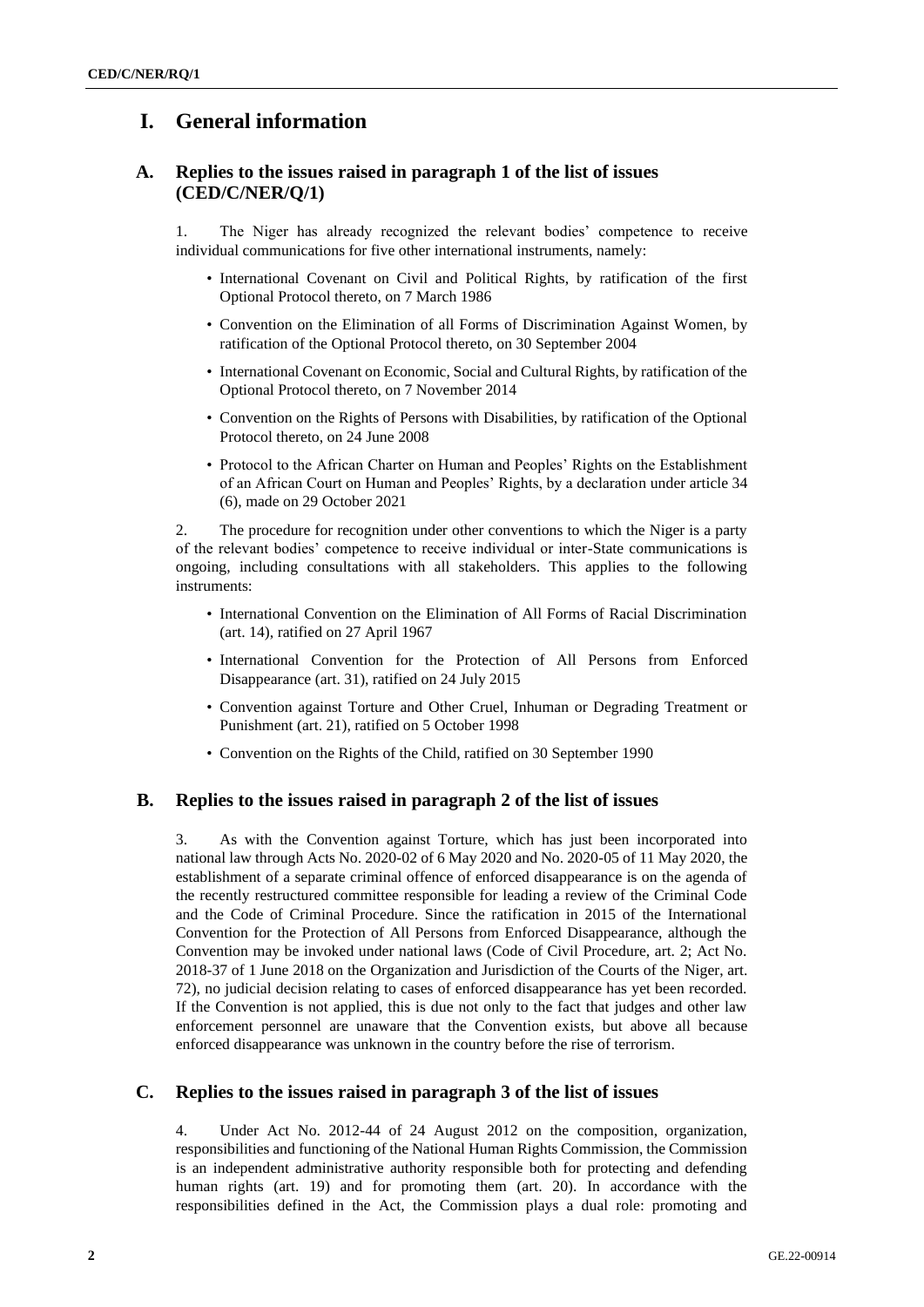protecting human rights by monitoring the observance of those rights; and improving the legal framework for human rights. It has been accredited with category A status by the Global Alliance of National Human Rights Institutions.

5. Under its mandate to protect the rights of citizens against arbitrary acts and abuses on the part of the authorities, the Commission deals with petitions concerning violations of the human rights recognized and guaranteed under the Constitution, international legal instruments and the applicable laws and regulations. It investigates alleged human rights violations and proposes solutions or penalties.

6. Within the framework of protecting and defending human rights, the Commission is tasked with:

- Receiving complaints and conducting investigations into human rights violations
- Carrying out regular announced or unannounced visits to places of detention and making recommendations to the competent authorities
- Combating torture, acts of abuse and other cruel, inhuman or degrading treatment or punishment, in accordance with universal, regional or national human rights standards
- Combating rape and gender-based violence in public and private life
- Providing or facilitating the provision of legal assistance for victims of human rights violations, especially women, children, older persons, persons with disabilities and other vulnerable persons
- Informing the Government of all cases of human rights violations
- Combating slavery-like practices, the worst forms of child labour and equivalent practices
- 7. Within the framework of promoting human rights, the Commission is tasked with:
	- Promoting human rights in general and the rights of women, children, persons with disabilities and other vulnerable persons in particular, through information, education and communication carried out throughout the country
	- Carrying out nationwide information and awareness-raising campaigns on human rights
	- Contributing to the development and implementation of human rights education programmes
	- Informing the public about national and international instruments for the promotion and protection of human rights
	- Encouraging and contributing to the translation of national, regional and international instruments into national languages
	- Contributing to promoting the principles of equality and non-discrimination as set out in the Constitution
	- Conducting studies and research on human rights
	- Providing the public authorities with opinions and recommendations on matters concerning human rights
	- Raising awareness among citizens regarding their rights
	- Raising awareness among State actors, particularly administrative authorities and senior members of the defence and security forces, regarding respect for citizens' rights
	- Holding training seminars and workshops on human rights
- 8. The Commission is also tasked with:
	- Providing the Government and the National Assembly, either at the request of the relevant authorities or using its power to act on its own initiative, with opinions,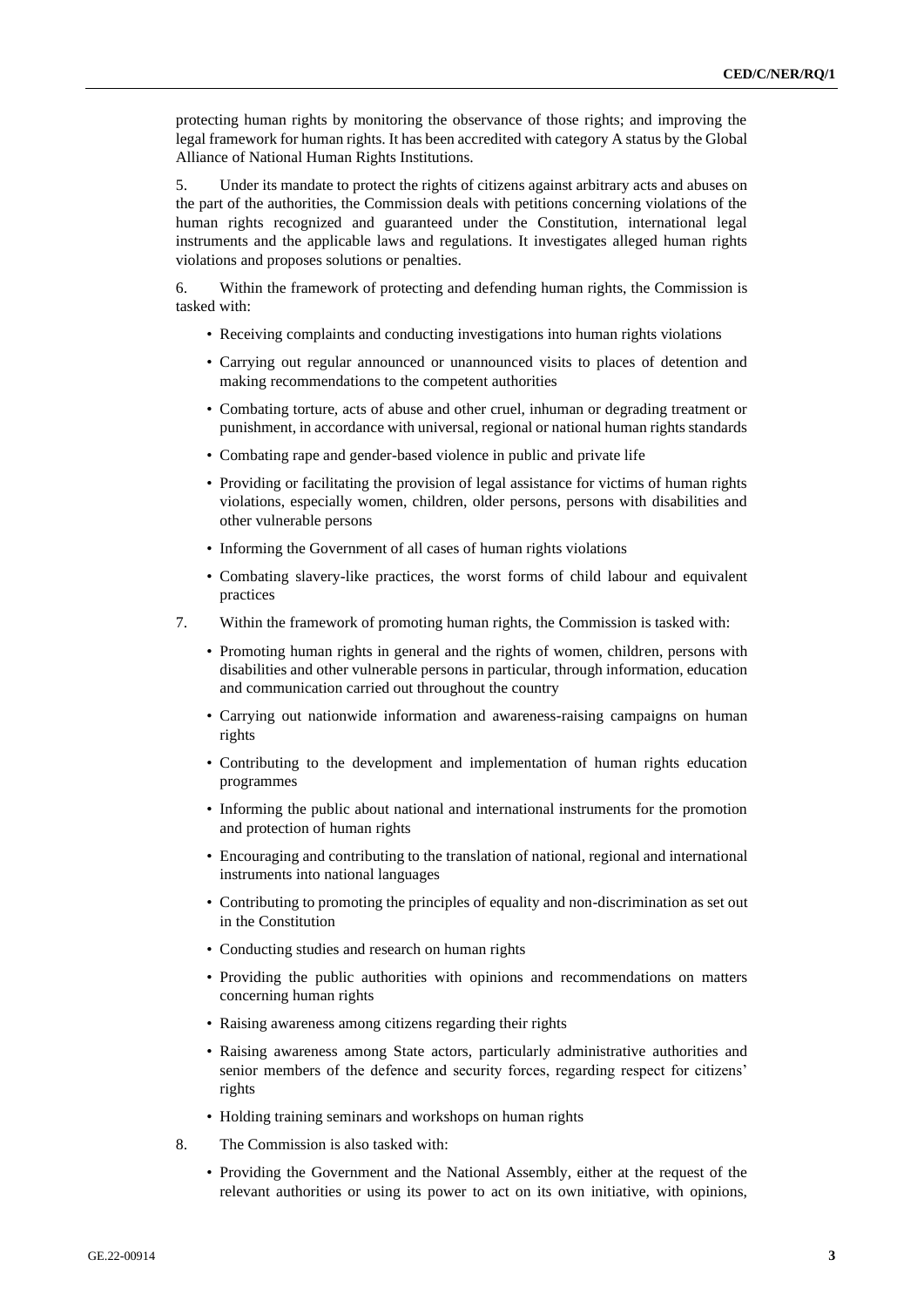recommendations and proposals on any matter relating to the promotion and protection of human rights, particularly on bills and legislative proposals

- Contributing to the harmonization of national legislation, regulations and practices with the regional and international human rights instruments to which the Niger is a party, and ensuring their effective implementation
- Encouraging the competent State bodies to implement the international human rights conventions ratified by the Niger
- Monitoring the timely reporting by the competent State bodies to the United Nations treaty bodies, the Human Rights Council and regional human rights mechanisms and contributing to the drafting of the reports in a manner consistent with its independent status
- Maintaining cooperative relations with national human rights organizations at the regional and international levels and with regional and international organizations working on the promotion and protection of human rights

9. The Commission acts as the national mechanism for the prevention of torture and other cruel, inhuman or degrading treatment or punishment under the Optional Protocol to the Convention against Torture and Other Cruel, Inhuman or Degrading Treatment or Punishment. Article 21-1 of Act No. 2020-02 of 6 May 2020, amending Act No. 2012-44 of 24 August 2012 on the composition, organization, responsibilities and functioning of the National Human Rights Commission, specifies that the Commission is responsible for regularly reviewing the situation of persons deprived of their liberty in places of detention in order to strengthen the protection against torture and other cruel, inhuman or degrading treatment or punishment where necessary.

- 10. The Commission comprises nine permanent members:
	- One judge elected by his or her peers
	- One lawyer elected by his or her peers
	- One representative elected by human rights and democracy promotion organizations
	- One female representative elected by women's rights organizations
	- One representative of the trade unions
	- One university lecturer or researcher in the social sciences
	- Two representatives of the National Assembly
	- One representative elected by farmers' organizations
- 11. To ensure its smooth operation, the Commission has:
	- A national executive bureau consisting of four members elected from among the commissioners
	- Five thematic working groups (one on civil and political rights, one on economic, social, cultural and environmental rights, one on the rights of women, children, older persons and persons with disabilities, one on migration and combating racial, ethnic and religious discrimination and slavery-like practices and one on combating arbitrary detention, torture and cruel, inhuman and degrading treatment)
	- A secretary-general, who leads the technical and administrative team
	- Five regional branches and two focal points

12. The Commission enjoys financial autonomy, although its budget comes under the overall government budget. It also receives technical and financial support from several partners. In 2020, the coverage rate of the Commission's branches increased from 42.85 per cent to 71.42 per cent, with five regional branches established in Tillabéri, Agadez, Diffa, Dosso and Zinder and two focal points in Tahoua and Maradi. This has allowed the Commission to train 1,937 persons from different social backgrounds on various topics related to human rights and to follow up and manage more than 66 complaints in a year.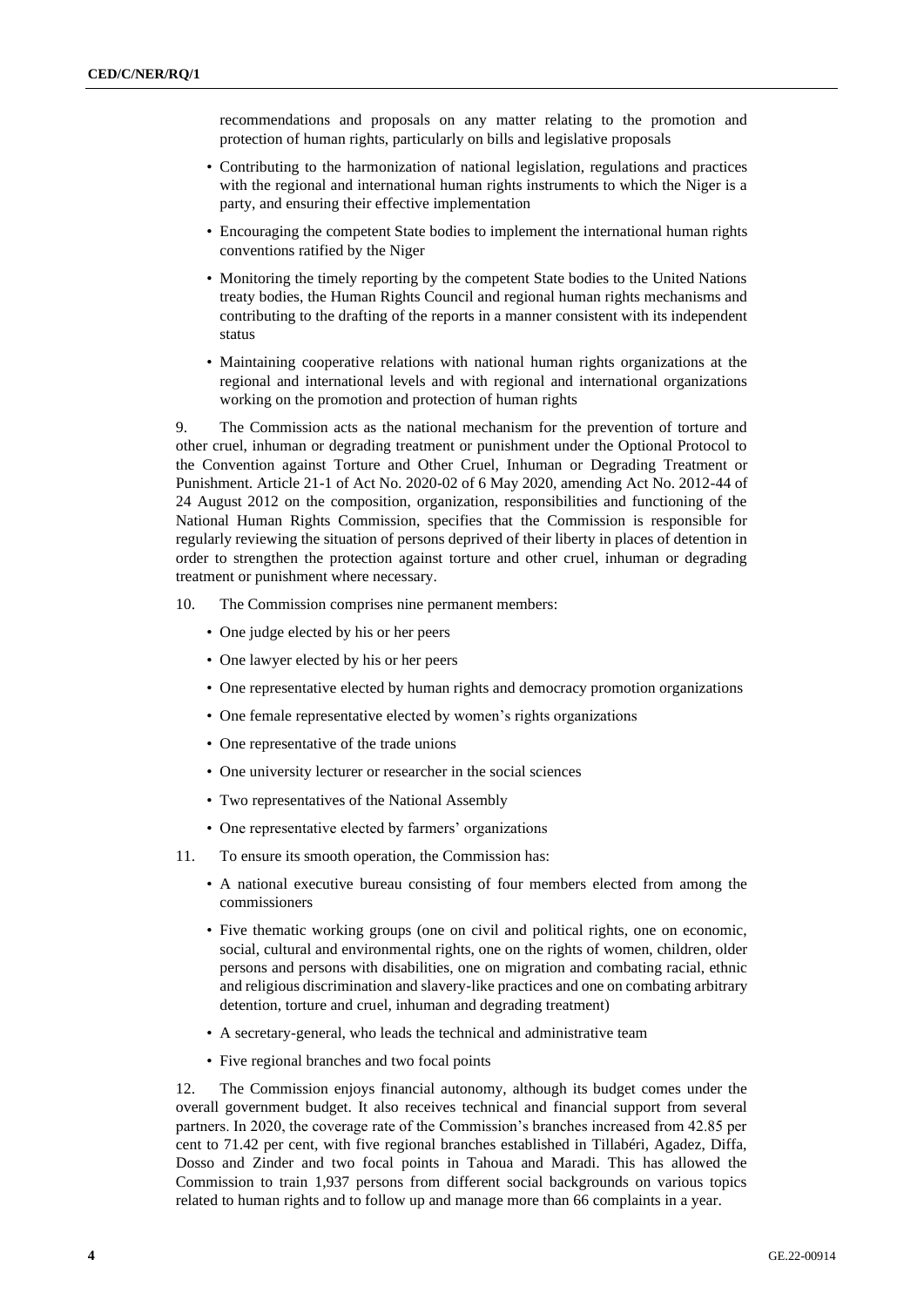13. For the implementation of its mandate, the Commission has the broadest possible investigative powers for all matters relating to human rights. To that end, it receives complaints from victims, their dependents, non-governmental associations and organizations and any affected person or legal entity. It then interviews the witnesses and the persons involved. It also has free access to all sources of information needed for its mission, including information, reports and documents provided by civil society associations and political organizations. It may request the Government or private citizens to provide any document needed to carry out its duties. They are obliged to provide the requested documents on pain of prosecution. In cases of slavery-like practices, the Commission may act in place of the victims. It may make use of any expert assessment needed to reach its conclusions.

14. The most recent action taken by the Commission is a fact-finding mission in May, June and July 2020 to look into allegations relating to the disappearance of 102 persons in the department of Ayorou in the Tillabéri region. Following its investigations, it issued its public report on 14 July 2021, providing a copy to the President, the Supreme Commander of the Armed Forces. In the report, the Commission concluded that the abductions had been perpetrated by "rogue elements in the army" and recommended remedial measures.

15. The Commission is not a judicial authority and cannot impose punishment or coercive measures if it finds that a human rights violation has occurred. It makes recommendations to the public authorities and may report criminal offences to the competent authorities or issue a public statement.

16. Its financial, material and human resources are very limited, given that the grant received from the State amounts to approximately 380 million CFA francs a year. It receives logistical and financial support from several partners, which allows it to properly fulfil its role.

## **II. Definition and criminalization of enforced disappearance (arts. 1–7)**

#### **A. Replies to the issues raised in paragraph 4 of the list of issues**

17. The criminal offence of enforced disappearance is not yet provided for in legislation. However, acts constituting enforced disappearance are punishable under other criminal offences such as arbitrary detention or arrest, kidnapping, false imprisonment and torture. The ongoing process of review of the Criminal Code will allow the legislative gaps to be closed to ensure that the law is compatible with the Convention.

18. The definition of enforced disappearance within the meaning of the Convention, the non-derogable nature of the prohibition of enforced disappearance regardless of any situation of disorder or instability, exclusion of the defence of superior orders, provisions on complicity in and attempts to commit enforced disappearance and the aggravating circumstances provided for in the Convention will be taken into consideration during the ongoing review of the Criminal Code. All these principles have already been adopted in Act No. 2020-05 of 11 May 2020 on torture.

- 19. States of emergency may be declared in two situations in the Niger:
	- In the event of imminent danger arising from serious violations of the country's independence, territorial integrity and public order (such as terrorism)
	- In response to events that, by their nature and seriousness, constitute a public disaster (such as coronavirus disease (COVID-19))

20. A state of emergency is not equivalent to an absence of the rule of law. It is only intended to reinforce the powers of civil authorities with respect to the safety of persons while limiting some public or individual freedoms. In application of a state of emergency, administrative authorities have the following powers: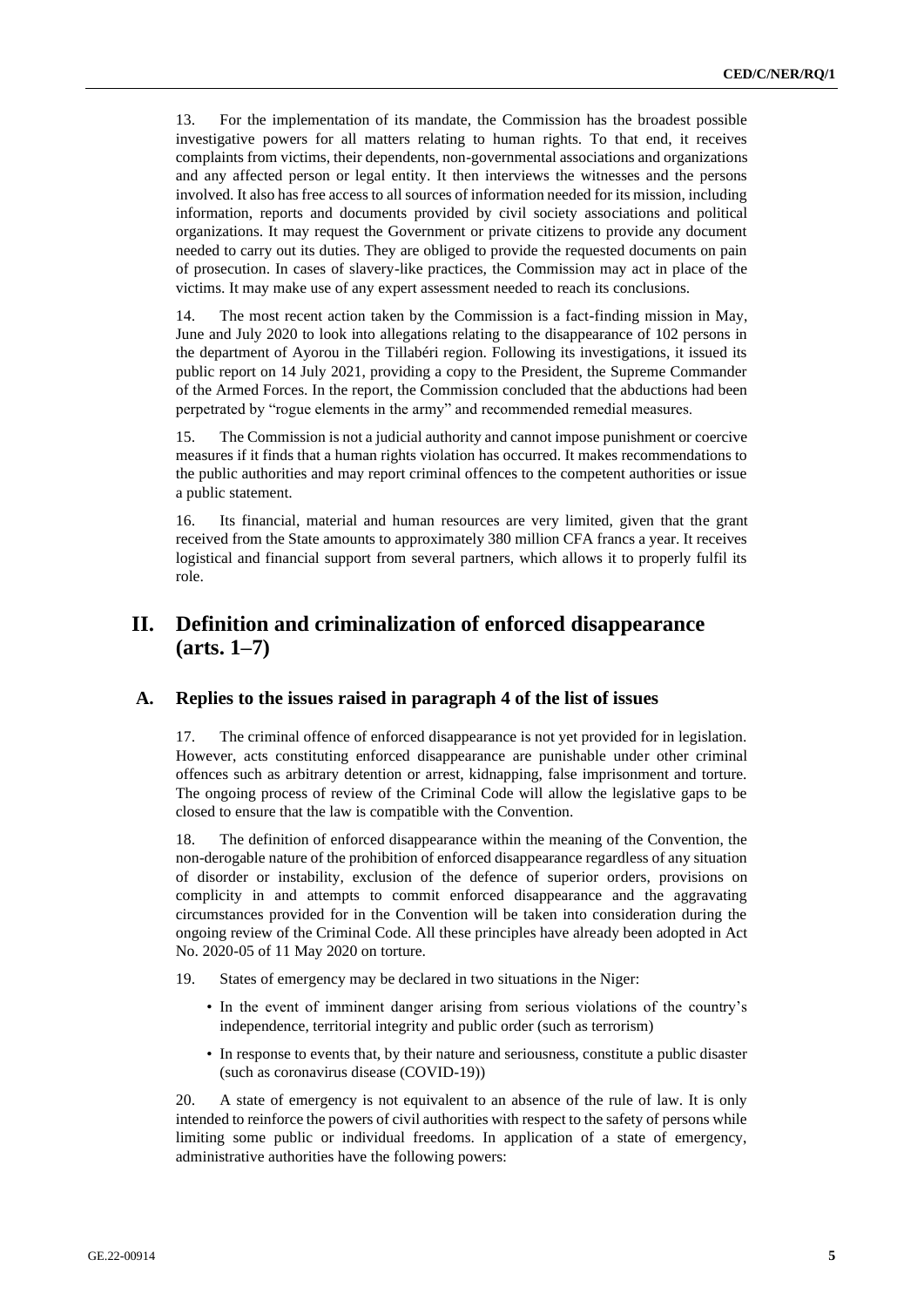- To order the house arrest within a particular administrative district or locality of any person resident in the area in question and whose activities present a threat to public safety and public order in the district
- To order the closure of entertainment venues, drinking establishments and places of assembly of all types
- To prohibit meetings that could cause or foment disorder, generally or individually
- To order the surrender of firearms, munitions and edged weapons
- To order daytime and night-time house searches
- To take all necessary measures to ensure control over the press, publications of all kinds, audiovisual and radio broadcasts, film screenings and theatrical performances
- To prohibit the movement of persons and vehicles in places and at times established in an administrative order
- To issue orders to establish protection or security areas where the presence of persons is regulated
- To prohibit any person seeking to obstruct the action of the public authorities from staying in all or part of the region

21. Thus, the executive is not all-powerful during a state of emergency. Guarantees are in place to limit the infringement of individual freedoms and the rule of law. No non-derogable jus cogens right may be limited. The parliament oversees the measures taken and may end them in case of abuse. The courts also perform oversight of administrative acts in the event that victims lodge appeals against acts exceeding authority. The National Human Rights Commission and civil society play the role of monitoring and of awareness-raising among all stakeholders to prevent abuse.

22. The defence and security forces involved in the war on terrorism have completed several initial and refresher training courses to remind them of their obligation to protect human dignity and to respect and defend human rights in all circumstances, without distinction as to race, colour or national or ethnic origin.

23. The non-derogable nature of the right to life and of the prohibition of torture and other cruel, inhuman or degrading treatment or punishment is well understood and observed by the defence and security forces in their operations on the ground. They always bear in mind that, regardless of the gravity of the offence committed by a civilian or combatant or the nature of the exceptional situation (state of emergency, state of alert, state of war or state of siege), nothing can justify extrajudicial executions or enforced disappearance. The defence and security forces know that the actual purpose of a state of emergency is to give them the legal means to better ensure the safety of persons and property. Various training courses on respect for human rights and international humanitarian law are provided on a regular basis to the defence and security forces by the International Committee of the Red Cross, civil society organizations, the National Human Rights Commission and the Ministry of Justice. The President of the Niger recalled the country's commitments to universal human rights standards in his address to the defence and security forces in Diffa during his visit of 9 November 2019, when he encouraged them to fight with good judgment, sparing and protecting civilian populations in accordance with human rights and international humanitarian law.

24. Every national contingent engaged in a theatre of operations includes a provost detachment of the gendarmerie whose duties include criminal investigations and the prevention of violations of human rights law and international humanitarian law.

25. Lastly, the Niger, like the other members of the Group of Five for the Sahel, has signed an arrangement on a human rights and international humanitarian law compliance framework with the Office of the United Nations High Commissioner for Human Rights.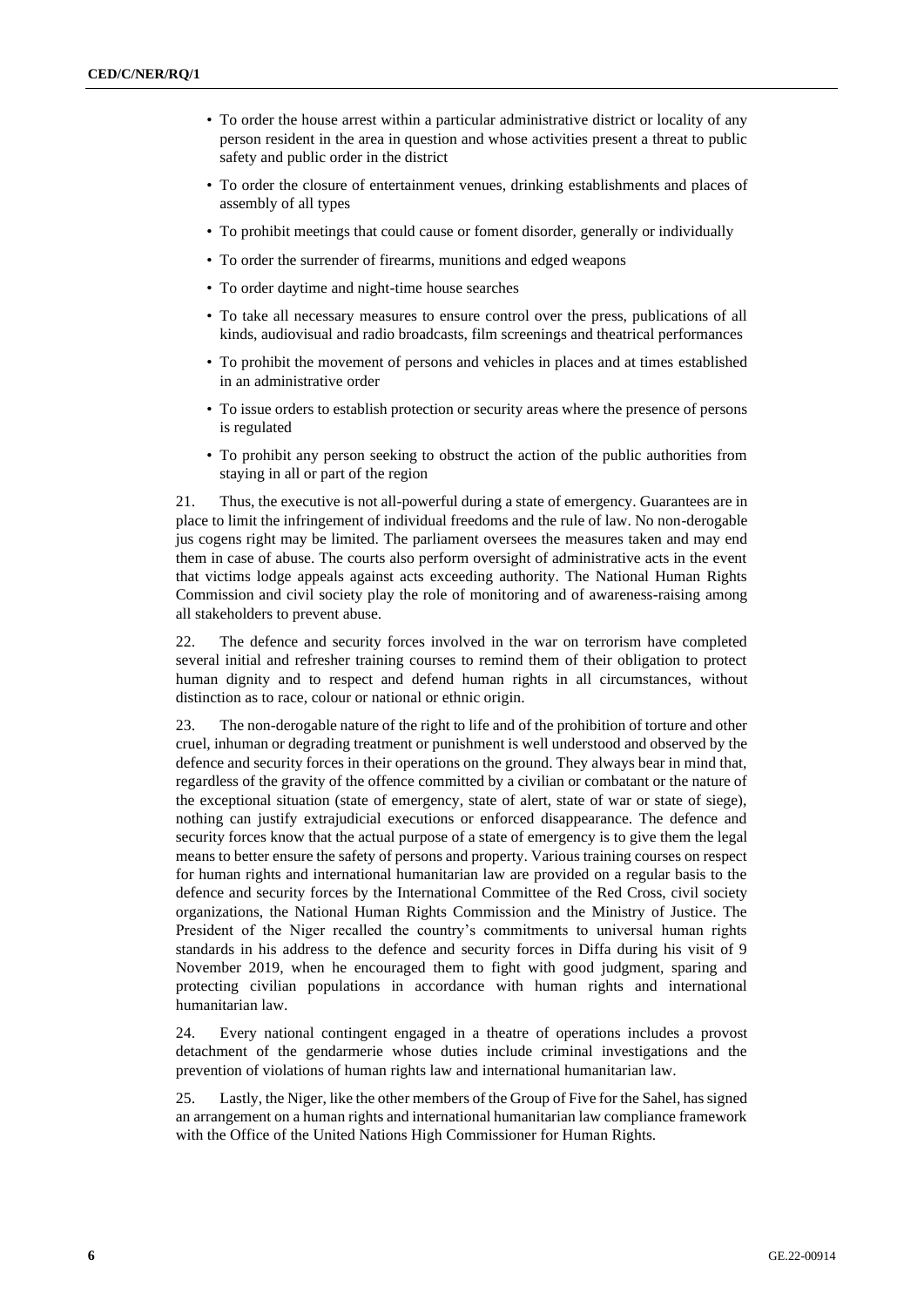#### **B. Replies to the issues raised in paragraph 5 of the list of issues**

26. The phenomenon of enforced disappearance has increased to an alarming extent in recent years owing to the wave of terrorism that has hit the Sahel countries. It was previously unknown in the Niger. The Diffa region in the eastern part of the country where Boko Haram operates has seen a series of abductions of civilians followed by ransom demands, orchestrated by non-State armed groups in several locations. In the Tillabéri region in the west, cases of abduction have been observed in several localities. In Maradi in the south-west, in villages along the border with Nigeria, civilians have been abducted by armed groups and ransom demands issued. The Tahoua region has not been spared the phenomenon either, with several reported cases of abductions. Finally, the Agadez region in the north is facing the migration phenomenon, with a host of persons who have disappeared while crossing the desert and the Mediterranean. Although the State is not accountable for the actions of terrorists, it is increasing its efforts to ensure peace and security in its territory. That is why more than 20 per cent of the 2022 national budget has been set aside for the security sector.

27. We do not have reliable disaggregated data on cases of enforced disappearance, but it must be noted that none of the cases mentioned above were carried out by State officials. Instead, they are perpetrated by non-State armed groups acting entirely without the support the State. The State is doing everything possible to eradicate the phenomenon, pooling its efforts with those of neighbouring States.

#### **C. Replies to the issues raised in paragraph 6 of the list of issues**

28. We do not have statistical data on these aspects.

#### **D. Replies to the issues raised in paragraph 7 of the list of issues**

29. Before the arrival of terrorism in the Niger (the first Boko Haram attack, which occurred on 6 February 2015 in Bosso), the phenomenon of enforced disappearance was unknown in the country. On 2 July 2017, in the village of Ngléa, Boko Haram abducted 39 girls whose whereabouts is still unknown. According to witness statements, they were forced to "marry" terrorist fighters.

30. In the region of Tillabéri, in the south-west of the country, 102 inhabitants of I-n-Atès were abducted by armed men between 27 March and 2 April 2020. The National Human Rights Commission decided to look into the case and, following its investigation, concluded that "rogue elements of the defence and security forces of the Niger" were responsible. A judicial investigation to identify the perpetrators and the circumstances surrounding the events has been opened and is currently well under way.

31. Witnesses reported to non-governmental organizations that, between 27 and 29 March 2020, 48 persons on their way to or from the market in Ayorou were apprehended and taken away by armed men. On 2 April 2020, 54 more persons were abducted by armed men in several villages of the region.

32. Mass graves were discovered in several locations in the department of Ayorou. The region's inhabitants did not dare to ask for news of the kidnapped victims or take legal action for fear of meeting the same fate.

33. This situation of insecurity forced many persons to flee to urban areas in search of safety. The national authorities spare no effort to put an end to killings and enforced disappearance, regardless of the perpetrators. Investigations are conducted and all necessary measures are taken before, during and after military operations to avoid endangering the civilian population and to prevent further violations from being committed.

34. In August 2021, the National Human Rights Commission and Timidria, a nongovernmental organization, conducted a joint investigation mission in the regions of Tillabéri and Tahoua specifically relating to slavery. The main objective of this mission was to identify any human rights violations related to slavery-like practices, despite the legal frameworks in place to combat the phenomenon. Based on the mission report, it was possible to document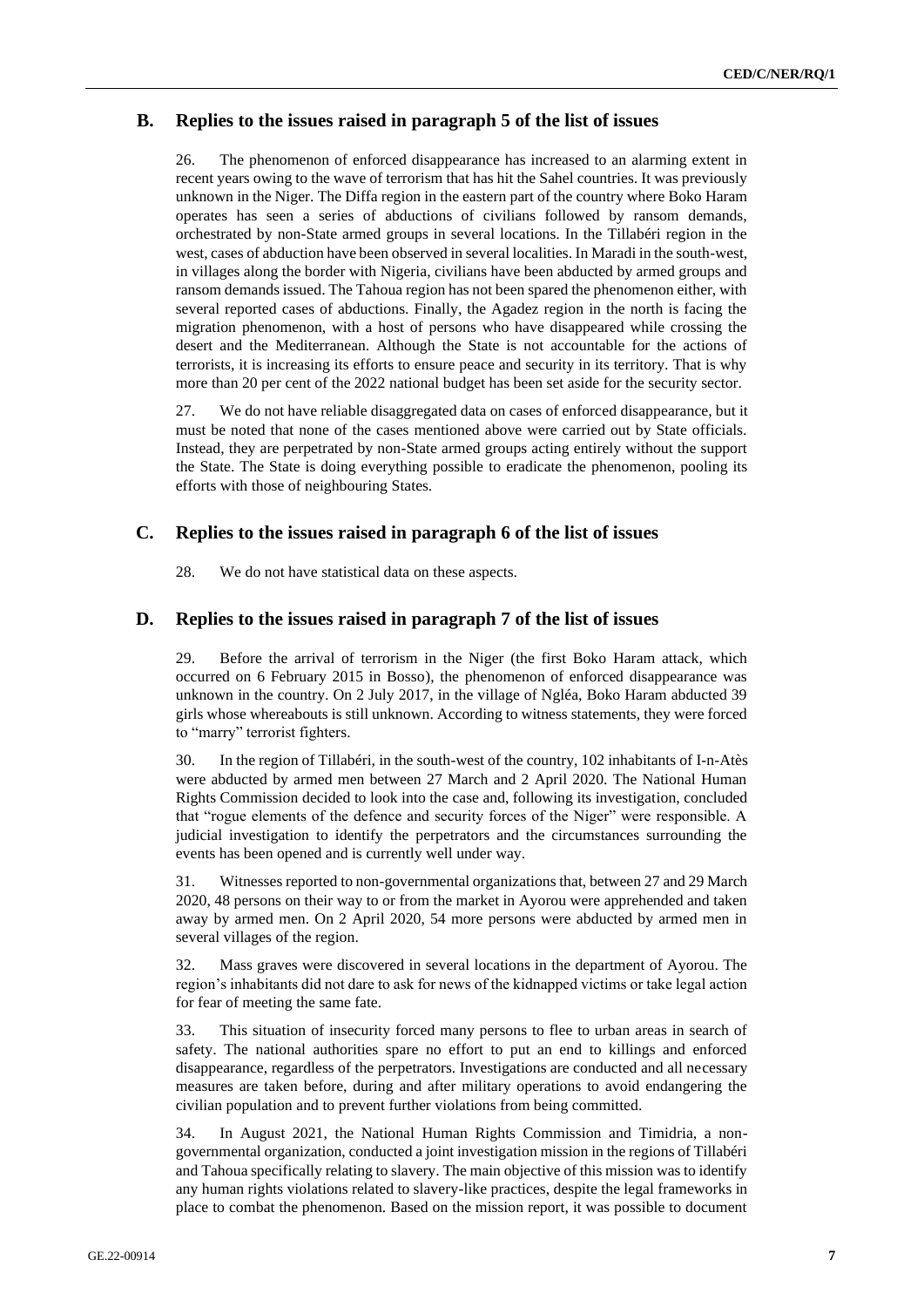proven cases of slavery-like practices. A workshop was held on 20 October 2021 to present the report and Timidria committed, as it has done previously, to support victims in bringing complaints before the courts.

### **E. Replies to the issues raised in paragraph 8 of the list of issues**

35. The bill on enforced disappearance is still being drafted by the committee responsible for the review of legal instruments, established pursuant to an order of the Ministry of Justice. This committee has been through a period of inaction owing to the departure of some of its members and changes of personnel at the Ministry of Justice. A new committee is being put in place and will begin its work very soon. All the provisions of articles 2, 4 and 7 of the Convention will be taken into account for the drafting of the new law.

### **F. Replies to the issues raised in paragraph 9 of the list of issues**

36. The Criminal Code defines and provides for the punishment of violations of physical or mental integrity amounting to torture. Any act of this kind or instruction to commit such an act is manifestly unlawful. The orders of a superior do not constitute a justification or ground for exemption for the offender (Act No. 2002-05 of 8 February 2002 on Manifestly Unlawful Orders). Article 1 of the Act provides that "no one shall be required to carry out a manifestly unlawful order".

37. Article 2 defines a manifestly unlawful order as "any order given or issued in flagrant violation of existing laws and regulations" and as "any written or verbal instruction given or issued by one person to another to violate a legal prohibition or to refuse to comply with a legal obligation".

38. Act No. 2020-05 of 11 May 2020 on torture expressly provides that superior orders cannot justify an act of torture or cruel, inhuman or degrading treatment. The same will apply to the criminal offence of enforced disappearance.

## **G. Replies to the issues raised in paragraph 10 of the list of issues**

39. The provisions of article 7 (2) (a) and (b) of the Convention will be taken into account during the ongoing drafting process for a specific law on enforced disappearance.

# **III. Judicial procedure and cooperation in criminal matters (arts. 8–15)**

#### **A. Replies to the issues raised in paragraph 11 of the list of issues**

40. The statute of limitations for criminal prosecution will depend on the gravity of the acts in cases of enforced disappearance. In accordance with the Code of Criminal Procedure, the statute of limitations for criminal prosecution is 10 years for a serious offence and 3 years for a less serious offence. Since enforced disappearance is a continuing offence, the term of limitation only begins on the date when the disappeared person stopped being held. The term of limitation is suspended by the latest step in the criminal proceedings or judicial investigation.

41. The statute of limitations for punishment provided for in the Code of Criminal Procedure will apply to disappearance. Pursuant to articles 701 et seq. of the Code of Criminal Procedure, this is 20 years for a serious offence and 5 years for a less serious offence.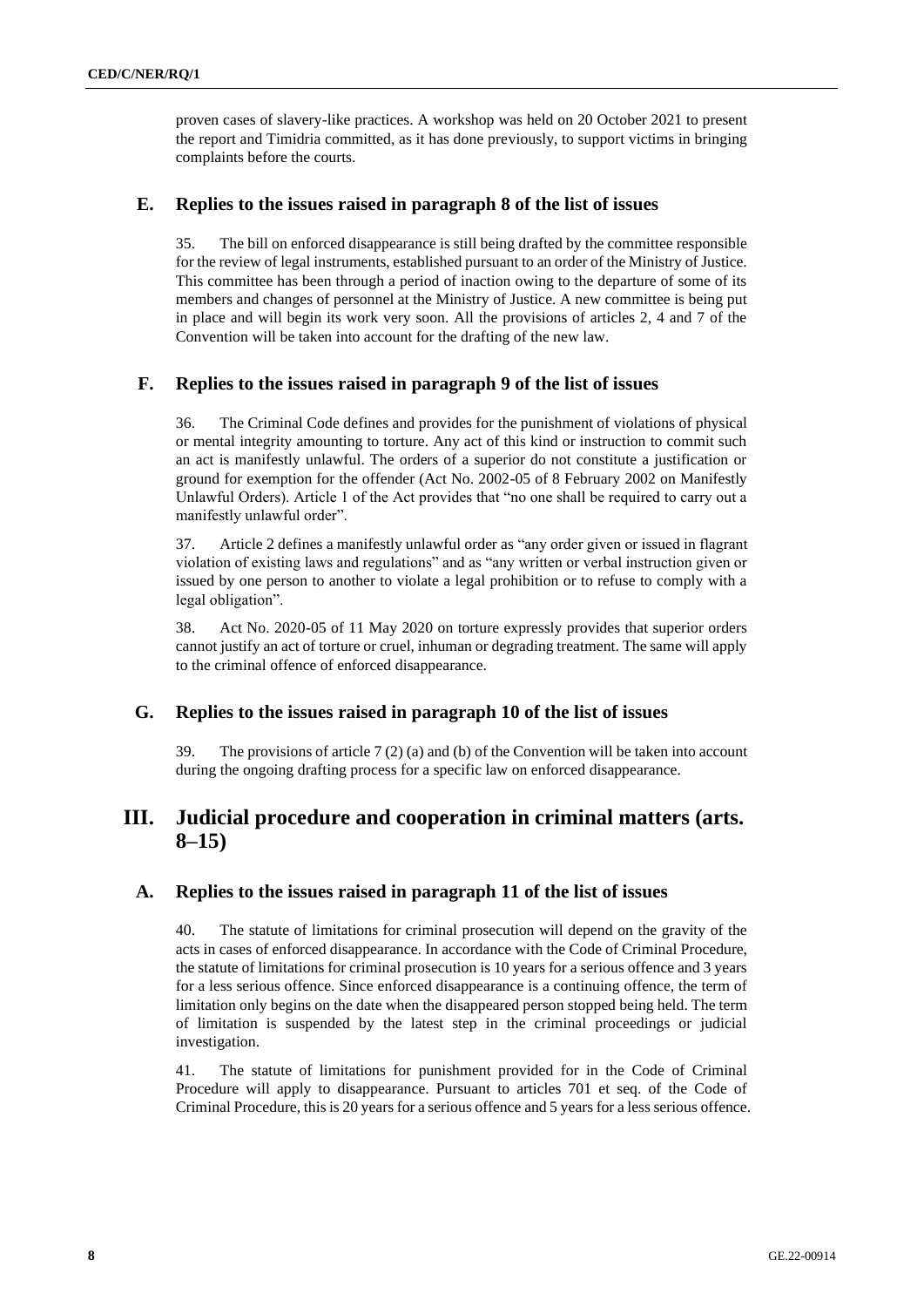#### **B. Replies to the issues raised in paragraph 12 of the list of issues**

42. The legislation of the Niger establishes that the national courts are competent to try any offence, including those amounting to enforced disappearance, committed in its territory or onboard aircraft or ships registered in the Niger, or allegedly perpetrated by one of its nationals, or when the victim is one of its nationals. These jurisdictional criteria are set out in, inter alia, articles 642 et seq. of the Code of Criminal Procedure and article 33 of Order No. 2010-86 of 16 December 2010 on combating trafficking in persons. Thus, any national of the Niger who, outside the national territory, commits an act classified as a serious offence punishable under the law of the Niger may be prosecuted and tried by the courts of the Niger. Any national of the Niger who, outside the national territory, commits an act classified as a less serious offence under the law of the Niger may be prosecuted and tried by the courts of the Niger if the act is punishable under the law of the country in which it was committed, even if the perpetrator did not acquire the status of national of the Niger until after the act of which he or she is charged.

43. Where an offence was committed against a private individual by a national of the Niger in a foreign country, proceedings can be instituted only at the request of the Public Prosecutor's Office following a complaint by the injured party or an official complaint submitted to the judicial authority of the Niger by the country where the offence was committed.

44. The Code of Criminal Procedure provides that no prosecution may take place if the accused person can prove that he or she has been subject to a final judgment and, if convicted, has served the sentence or been pardoned or the sentence has become time-barred.

45. The gendarmerie is responsible for investigations into offences amounting to enforced disappearance committed by armed forces personnel. If the offence was committed against a civilian, the military court has jurisdiction. If the offence was committed by a member of a security or law enforcement unit, the public prosecutor will appoint another unit to conduct the investigation, for greater impartiality.

#### **C. Replies to the issues raised in paragraph 13 of the list of issues**

46. Extraterritorial jurisdiction may be exercised on the basis of the Convention, despite the lack of a criminal offence of enforced disappearance in national law. The conditions for the exercise of such jurisdiction are set out in paragraphs 42 to 44 above.

47. Extradition or surrender may not be granted where the accused is at risk of torture or other cruel, inhuman or degrading treatment (Code of Criminal Procedure, art. 649-17). Act No. 97-016 of 20 June 1997 on the Status of Refugees governs the expulsion and return of refugees and asylum seekers. Extradition is granted by presidential decree, subject to authorization by the Indictments Chamber of the Court of Appeal (Code of Criminal Procedure, arts. 649–25 et seq.).

#### **D. Replies to the issues raised in paragraph 14 of the list of issues**

48. There is currently no specific procedure for investigations or inquiries into allegations of enforced disappearance. The ordinary law procedure set out in the Code of Criminal Procedure applies; however, the seriousness of the acts will lead the investigation units designated by the public prosecutor or the investigating judge to make extra efforts to locate the victims or ascertain the truth. Investigation units may open ex officio investigations into cases of enforced disappearance provided that they report to the public prosecutor and comply with the provisions of the Code of Criminal Procedure relating to preliminary or expedited investigations.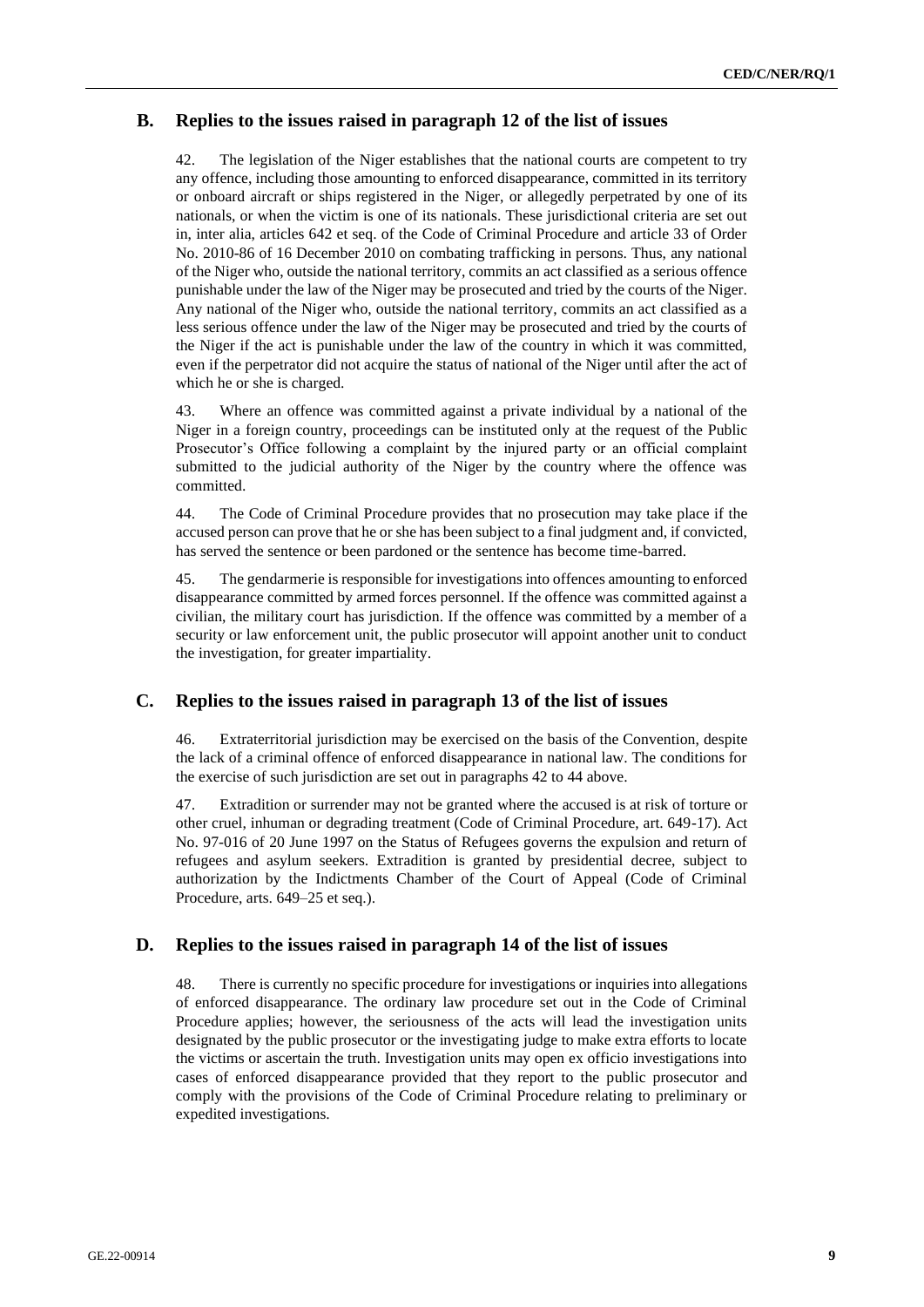#### **E. Replies to the issues raised in paragraph 15 of the list of issues**

49. All victims of criminal offences are entitled to legal assistance. Victims who are indigent and considered vulnerable are entitled to legal aid. Legal assistance or legal aid is provided free of charge by the National Agency for Legal Aid and Assistance. By way of illustration, legal assistance services were provided to 22,153 persons between 2015 and 2018. During the same period, legal aid was provided to 3,371 persons. The defence counsel, witnesses and relatives of the disappeared person run no risk of ill-treatment or intimidation as a consequence of filing a complaint. The recent law on torture and other cruel, inhuman or degrading treatment or punishment provides for the harsh punishment of any public official or private individual guilty of such acts. It also guarantees special protection for victims and witnesses.

#### **F. Replies to the issues raised in paragraph 16 of the list of issues**

50. Regarding allegations of enforced disappearance in the context of Operation Almahaou, the National Human Rights Commission has conducted a thorough investigation, observing the principles of the presumption of innocence and of adversarial proceedings. To this end, the Commission held meetings at its headquarters with the Minister of Defence and his staff, the regional and local authorities of Tillabéri, local elected officials, customary authorities, witnesses, victims, victims' families and those responsible for Operation Almahaou. The final report in which the Commission accused "rogue elements in the army" was widely disseminated.

51. Following this report, the Government noted that it was not possible to ascertain the truth about the events or to attribute responsibility for them to regular forces on the basis of the witness statements and other sources of information used by the Commission. Some of the witnesses' statements are inconsistent and highly unrealistic, including claims that the perpetrators abducted and killed the victims and also seized livestock, acts which cannot be attributed to a regular force. However, it has been proved that terrorists get hold of military uniforms and insignia to commit abuses against the civilian population and seize their property. Some bodies found in the graves have been identified as terrorists who died during combat. The case is currently pending before the military court and the judicial investigation is in progress.

52. As stated above, the defence and security forces involved in the war on terrorism have completed several initial and refresher training courses to remind them of their obligation to protect human dignity and to respect and defend human rights in all circumstances, without distinction as to race, colour or national or ethnic origin.

53. The non-derogable nature of the right to life and of the prohibition of torture is well understood and observed by the defence and security forces in their operations on the ground. They always bear in mind that, regardless of the gravity of the offence committed by an individual or the nature of the exceptional situation (state of emergency, state of alert or state of war), nothing can justify extrajudicial executions or enforced disappearance. They know that the actual purpose of a state of emergency is to give them the legal means to better ensure the safety of persons and property. Various training courses on respect for human rights and international humanitarian law are provided on a regular basis to the defence and security forces by the International Committee of the Red Cross, civil society organizations, the National Human Rights Commission and the Ministry of Justice. The President of the Niger recalled the country's commitments to universal human rights standards in his address to the defence and security forces in Diffa during his visit of 9 November 2019, when he encouraged them to fight with good judgment, sparing and protecting civilian populations in accordance with human rights and international humanitarian law.

54. Every national contingent engaged in a theatre of operations includes a provost detachment of the gendarmerie whose duties include criminal investigations and the prevention of violations of human rights law and international humanitarian law.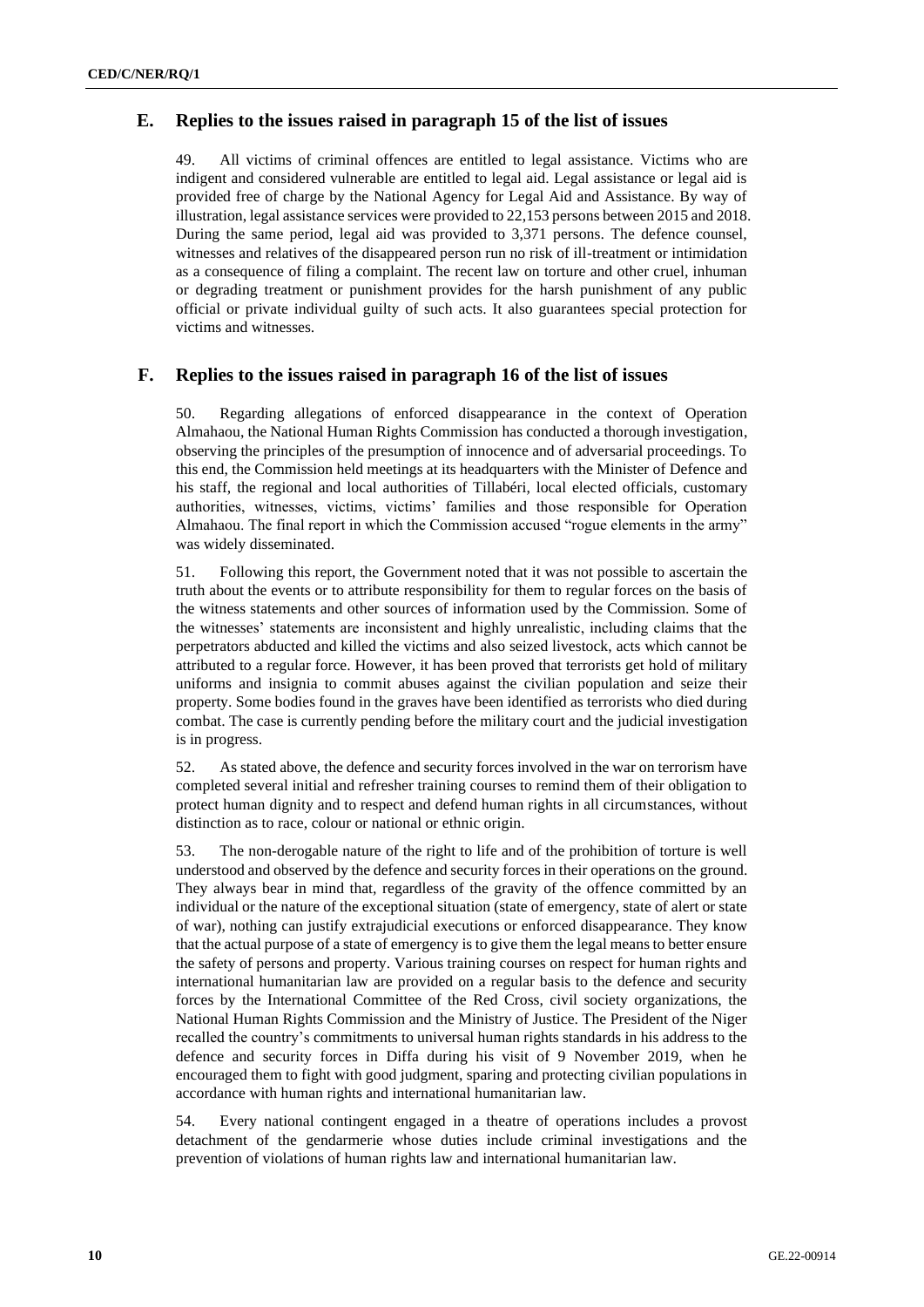## **IV. Measures to prevent enforced disappearances (arts. 16–23)**

#### **A. Replies to the issues raised in paragraph 17 of the list of issues**

55. Extradition, return, expulsion or surrender may not be granted to the requesting State when the person is at risk of torture or other cruel, inhuman or degrading treatment (Code of Criminal Procedure, art. 649-17). The same applies when there are substantial grounds for believing that the person involved would be in danger of being subjected to enforced disappearance.

56. Act No. 97-016 of 20 June 1997 on the Status of Refugees governs the expulsion and return of refugees and asylum seekers. An accompanying implementing decree lays down the procedures.

57. Extradition is granted by presidential decree, subject to authorization by the Indictments Chamber of the Court of Appeal (Code of Criminal Procedure, arts. 649-25 et seq.). Expulsion, removal and return are authorized by order of the Minister for the Interior. All such decisions are subject to appeal, i.e., decisions on extradition may be appealed to the judicial authorities and on return to the administrative courts under ordinary procedures or by simple petition.

58. All officials involved in making decisions on expulsion, return and extradition (public prosecutors, police officers, gendarmes, national guards and administrative officials) are trained on criminal procedure, law enforcement rules and compliance with international conventions on the promotion and protection of human rights.

#### **B. Replies to the issues raised in paragraph 18 of the list of issues**

59. Secret detention is prohibited in any place other than those established by law, which are prisons, police stations, offices of the investigative branch of the National Guard, gendarmeries and generally all premises used for investigations by criminal investigation officers. The Code of Criminal Procedure provides that criminal investigation officers who apprehend a person on any grounds must immediately inform the public prosecutor, who is chief of the criminal investigation service.

60. The public prosecutor must initiate a prosecution for arbitrary detention immediately upon being informed that a person is being detained in a secret location. Civil society, the National Human Rights Commission and victims' families are responsible for reporting acts of incommunicado detention. The persons involved face criminal penalties without prejudice to disciplinary sanctions.

61. The Act establishing the national mechanism for the prevention of torture was adopted on 6 May 2020. This law incorporated all the provisions of the Optional Protocol to the Convention against Torture and Other Cruel, Inhuman or Degrading Treatment or Punishment. Rather than establishing a new institution, the Niger chose to attach the national preventive mechanism to an existing constitutional institution meeting the independence and autonomy criteria, namely the National Human Rights Commission. The Act provides that the Commission, in its capacity as national preventive mechanism, is the interface with the Subcommittee on Prevention of Torture.

62. Under this law, the national preventive mechanism may visit any place under the jurisdiction of the State where persons are or may be deprived of their liberty, as set out in articles 4 and 29 of the Optional Protocol. The State ensures that the national preventive mechanism is able to carry out visits in the manner and with the frequency that the mechanism itself decides. This includes the ability to conduct private interviews with those deprived of liberty and the right to carry out unannounced visits at all times to all places of deprivation of liberty, in accordance with the provisions of the Optional Protocol.

63. The State affords the members and staff of the national preventive mechanism such privileges and immunities as are necessary for the independent exercise of their functions. It must not under any circumstances order, apply, permit or tolerate any sanction, reprisal or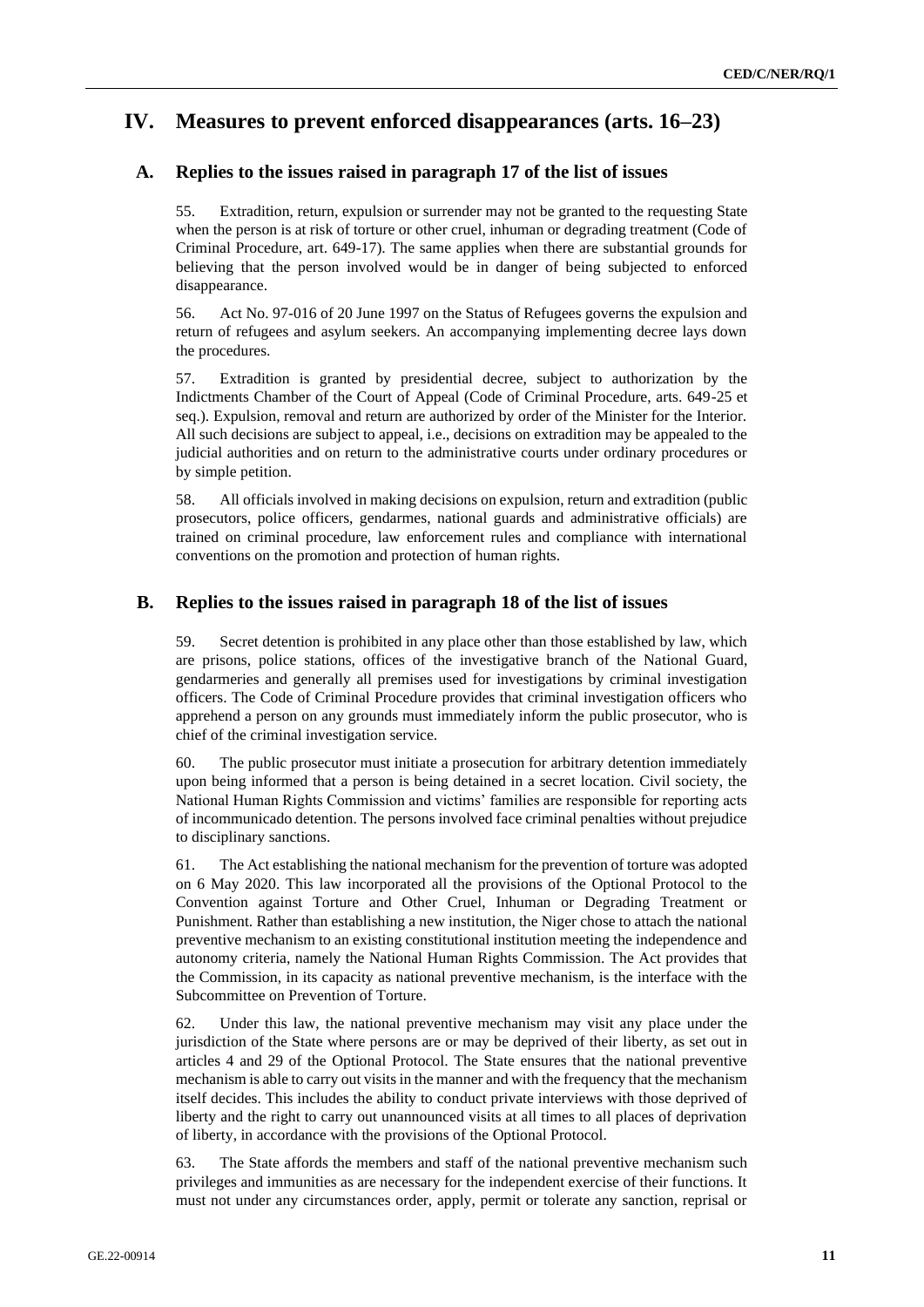other disability to be suffered by any person or organization for having communicated with the national preventive mechanism or for having provided it with any information, irrespective of its accuracy; no such person or organization should be prejudiced in any way.

64. The State must inform the national preventive mechanism of any draft legislation that may be under consideration which is relevant to its mandate and allow the mechanism to make proposals or observations on any existing or draft policy or legislation. The State should take into consideration any proposals or observations on such legislation received from the national preventive mechanism.

65. The State should publish and widely disseminate the annual reports of the national preventive mechanism. It should also ensure that they are presented to, and discussed in the parliament. The annual reports of the national preventive mechanism should also be transmitted to the Subcommittee on Prevention of Torture, which will arrange for their publication on its website.

#### **C. Replies to the issues raised in paragraph 19 of the list of issues**

66. The right to a defence is one of the principles safeguarding the proper administration of justice. All persons have the right to be assisted by counsel of their choosing or assigned to them from the outset of their arrest, under article 5 of West African Economic and Monetary Union regulation No. 5. Law enforcement personnel are substantially trained and informed about this legal requirement and apply it to the extent possible.

67. Arbitrary detention is detention carried out outside any legal framework or in violation of a legal provision. When there is compelling and consistent evidence that a person has broken the law, his or her arrest does not constitute arbitrary detention. National law allows for any person to be placed in police custody or pretrial detention within the framework of the discovery of the truth is carried out. If, after investigation or trial, the accused person is discharged or acquitted, he or she is entitled to claim compensation from the State in accordance with articles 143.1 to 143.4 of the Code of Criminal Procedure. Any person considering his or her detention to be arbitrary may bring a case before the courts if necessary.

#### **D. Replies to the issues raised in paragraph 20 of the list of issues**

68. Under Act No. 2016-21 of 16 June 2016, the maximum duration of police custody is 15 days. This period may be extended by a further 15 days by written authorization of the prosecutor or investigating judge of the specialized judicial unit for combating terrorism and transnational organized crime. Suspects are notified of the right to retain a lawyer from the outset of their arrest. If the end of the custody period falls on a public holiday, the person held in custody is brought before the court on the next working day. When such persons are brought before the court, a medical certificate must be produced attesting that they have not suffered physical abuse.

69. Criminal investigation officers acting in counter-terrorism cases may perform house searches and seizures if they have reason to believe they will find evidence related to a terrorist enterprise. These searches and seizures may be carried out anywhere and at any time.

70. For the purposes of an investigation and if they have reason to believe they will find evidence related to a terrorist enterprise, criminal investigation officers may be temporarily authorized, subject to written authorization from a prosecutor of the specialized judicial unit for combating terrorism and transnational organized crime, the public prosecutor with geographical jurisdiction, an investigating judge from the specialized judicial unit for combating terrorism and transnational organized crime or the competent investigating judge acting on the basis of letters rogatory, to:

• Intercept the telephone calls, electronic messages and other correspondence of suspects or any person in contact with them for a maximum duration of three months, renewable if necessary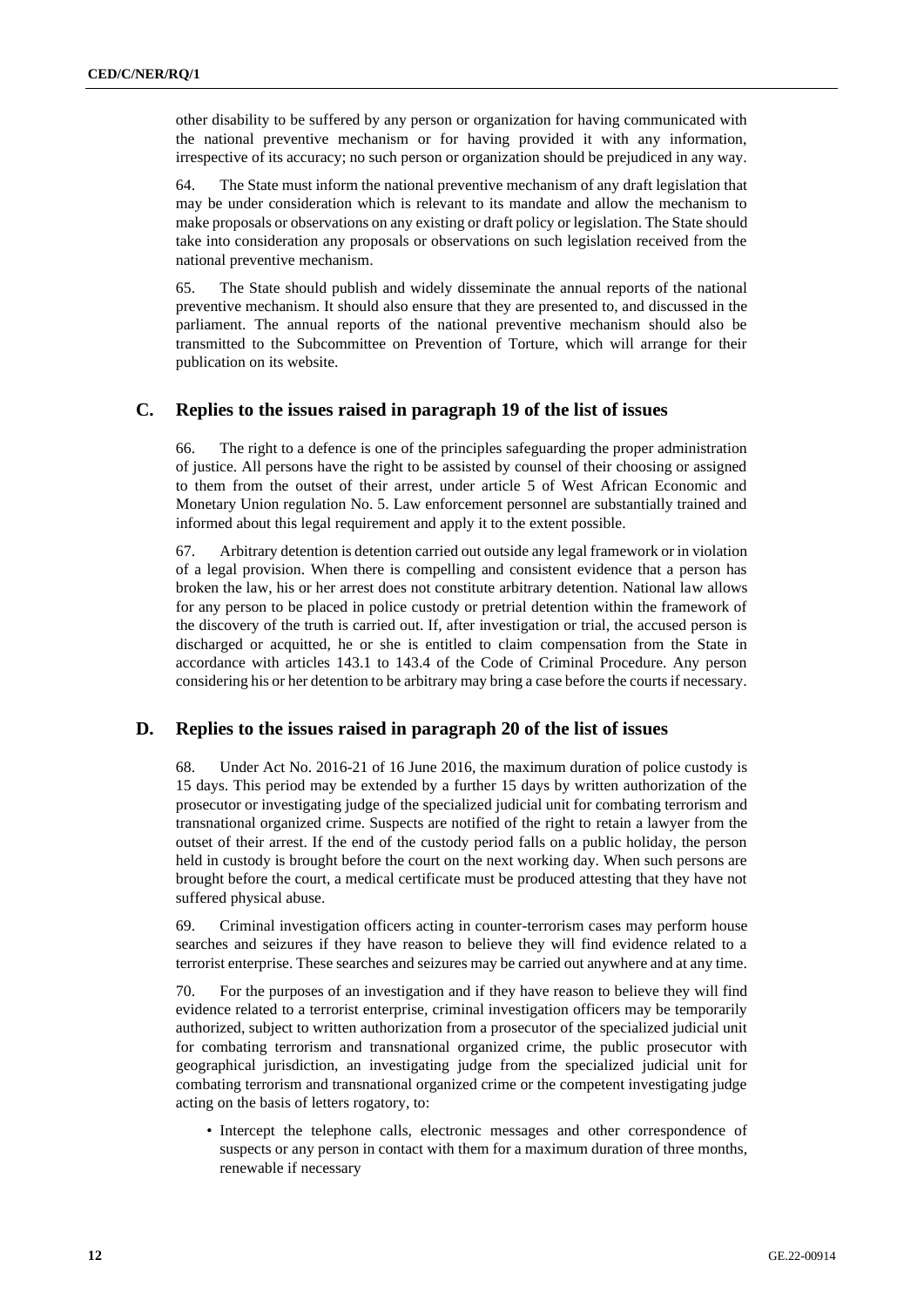• Infiltrate terrorist organizations and criminal associations with terrorist aims for the purpose of gathering evidence. The evidence obtained using this procedure is recorded in special reports annexed to the case file and may be used, when necessary, as evidence before the competent courts

71. The annexed reports must include the full name, rank and signature of the criminal police officer or officers who intercepted the aforementioned correspondence. They must also include the time and date of the interception, the identity of the persons whose communications were intercepted and the full name and position of the judge who authorized the interception. A copy of the prosecutor's submission or letters rogatory on which basis the interception was authorized is appended to the investigation records. The recordings are sealed and attached to the case file. The communication interception reports are records of investigative measures that may be set aside under the conditions set out in articles 161 to 165 of the Code of Criminal Procedure.

#### **E. Replies to the issues raised in paragraph 21 of the list of issues**

72. All the items listed in article 17 (3) of the Convention appear in the official registers of detention. No complaints regarding improper keeping of the official registers have been received. To avoid this occurring, public prosecutors carry out regular checks of detention facilities and cells.

73. When a person is released, the director of the institution is obliged to send the public prosecutor a notification certifying that the release actually took place. This notification, along with an address registration record, is included in the case file.

#### **F. Replies to the issues raised in paragraph 22 of the list of issues**

74. Persons deprived of their liberty and any persons with a legitimate interest may challenge the legality of deprivation of liberty before the judicial or administrative authorities, depending on the case. Subject to respect for confidentiality of the investigation, the relatives of a person deprived of liberty are entitled to have all the information relating to him or her. Lawyers may not be subject to any restriction on access to information.

## **V. Measures to provide reparation and to protect children against enforced disappearance (arts. 24–25)**

#### **A. Replies to the issues raised in paragraph 23 of the list of issues**

75. As enforced disappearance has not yet been incorporated into national law, the law does not provide for specific forms of reparation for victims. However, victims may initiate legal proceedings against the State or the perpetrators on the basis of their civil or administrative liability.

#### **B. Replies to the issues raised in paragraph 24 of the list of issues**

76. The legal framework applicable to missing and disappeared persons is set out in the Civil Code. When a case of a missing or disappeared person comes before a civil court, following an investigation, the court appoints a temporary administrator to administer the property of the missing or disappeared person. The administrator takes the steps to preserve or simply administer the property made necessary by the situation, under the oversight of the court. The administrator may take steps to dispose of the property only with judicial authorization.

77. Based on a judicial decision of absence, the surviving spouse may obtain a divorce and the succession may be opened. If the person had children under the age of 21 years, the